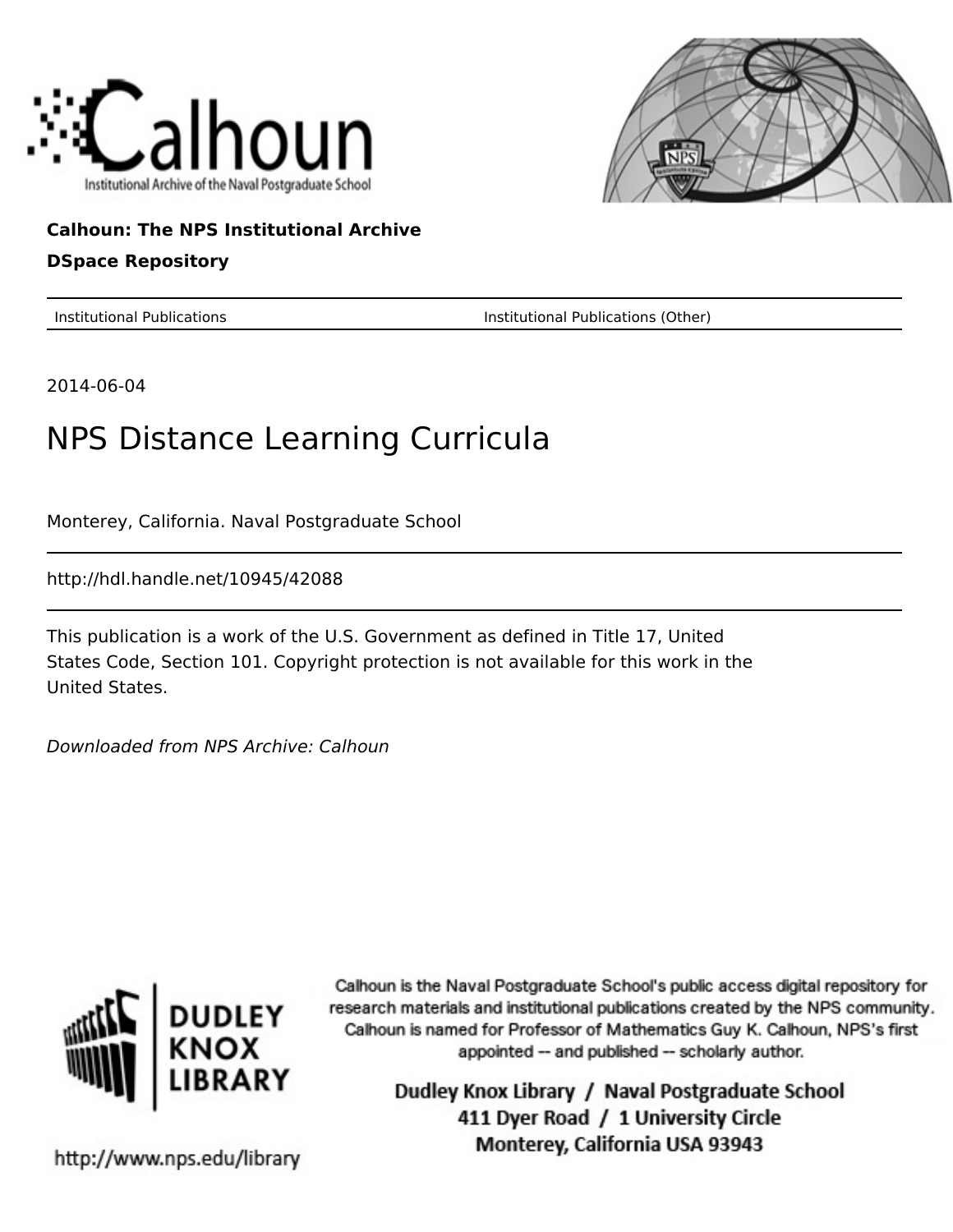**GO** 



- **[IGPO Home](http://www.nps.edu/adminsrv/igpo/index.html)**
- **[Introduction](http://www.nps.edu/adminsrv/igpo/Navigation/Introduction.html)**
- **[Admission](http://www.nps.edu/adminsrv/igpo/Navigation/Admission.html)**
- **[International Student](http://www.nps.edu/IntlStudents/QLinks/IntlDgrStat.html) Statistics**
- School of International **[Graduate Studies \(SIGS\)](http://www.nps.edu/Academics/SIGS/index.html)**
- **[Calendar of Events](http://www.nps.edu/adminsrv/igpo/Navigation/Calendar.html)**
- **[Contact Us](http://www.nps.edu/adminsrv/igpo/Navigation/ContactUs.html)**





**[Home](http://www.nps.edu/index.html) | [Admissions](http://www.nps.edu/Academics/Admissions/index.html) | [Academics](http://www.nps.edu/Academics/index.html) | [Research](http://www.nps.edu/Research/index.html) | [Technology](http://www.nps.edu/Technology/index.html) | [Library](http://www.nps.edu/Library/index.html) | [Administration](http://www.nps.edu/Administration/) | [About NPS](http://www.nps.edu/About/index.html)**

**[CALENDAR](http://www.nps.edu/About/Events/AcadCalendar.html) | [DIRECTORY](http://www.nps.edu/About/NPSInfo/directory.html)** SEARCH

[Home](http://www.nps.edu/Home.aspx) >> [Administration & Services](http://www.nps.edu/adminsrv/index.html) >> [IGPO](http://www.nps.edu/adminsrv/igpo/index.html) >> Newest Course Offerings

# **NPS DISTANCE LEARNING CURRICULA**

The following courses are available through **Distance Learning**. Normal academic requirements, admissions procedures, and funding requirements apply. At the current time individual courses within degree or certificate programs are not available as stand alone options. Pricing will depend on the length of the program and number of courses taken. OCONUS MASL numbers are used when the course is taken out side of the geographical United States. RESIDENT MASL numbers are used when the program is taken in the continental United States, but not necessarily in Monterey at the Naval Postgraduate school.

# **EXECUTIVE MBA (EMBA), DEFENSE FOCUS**

# **CURRICULUM 805 MASL #: P471212 (OCONUS); P170212 (RESIDENT) Course Start: Spring and Fall Course Length: 104 WEEKS**

The Executive Master of Business Administration (EMBA), offered by the Graduate School of Business & Public Policy (GSBPP), is designed to provide Navy officers with the knowledge and skills needed to be successful in future resource management assignments. The program's Defense-focused courses educate officers to think analytically, to synthesize information from a wide range of sources, and ultimately to make quality strategic decisions under conditions of uncertainty. In short, the goal is to provide the Navy with senior leaders prepared to face the business challenges and make the resource allocation decisions critical to achieving the objectives of the Navy.

Students who are accepted into the EMBA program meet for classes once a week during duty hours in their local area. Officers enter as a "cohort", taking all classes together during the 24-months of instruction. The EMBA starts with a one-week introductory program at the NPS Monterey campus, including a two credit hour course in Managing Teams. Cohorts then return to their duty stations and the remainder of the courses are taught using a blended program of distance learning approaches, which allows the EMBA to be offered to virtually any command equipped with appropriate video teleconferencing facilities. Officers remain at their current duty stations and carry out their assigned duties, while taking two graduate courses during eight successive academic quarters. Additional information on the program can be found at [www.nps.edu/Academics/GSBPP/EMBA/](http://www.nps.edu/academics/gsbpp/emba/).

**Quotas:** Limited to 100 students per year

**Course Pre-requisites**: An entering student must possess an undergraduate degree with at least a 2.6 grade point average (245 APC).

#### **POC: Bill Hatch, CDR, USN Ret.**

Program Manager: Bill Hatch, Lecturer Naval Postgraduate School 555 Dyer Rd, Code GSBPP/Hh, Rm 339 Monterey, CA 93943-5103 Phone: 831-656-2463

Email: [wdhatch@nps.edu](mailto:wdhatch@nps.edu)

#### **POC: Ms. Houda Tarabishi Assistant** Director: Ms. Houda Tarabishi Naval Postgraduate School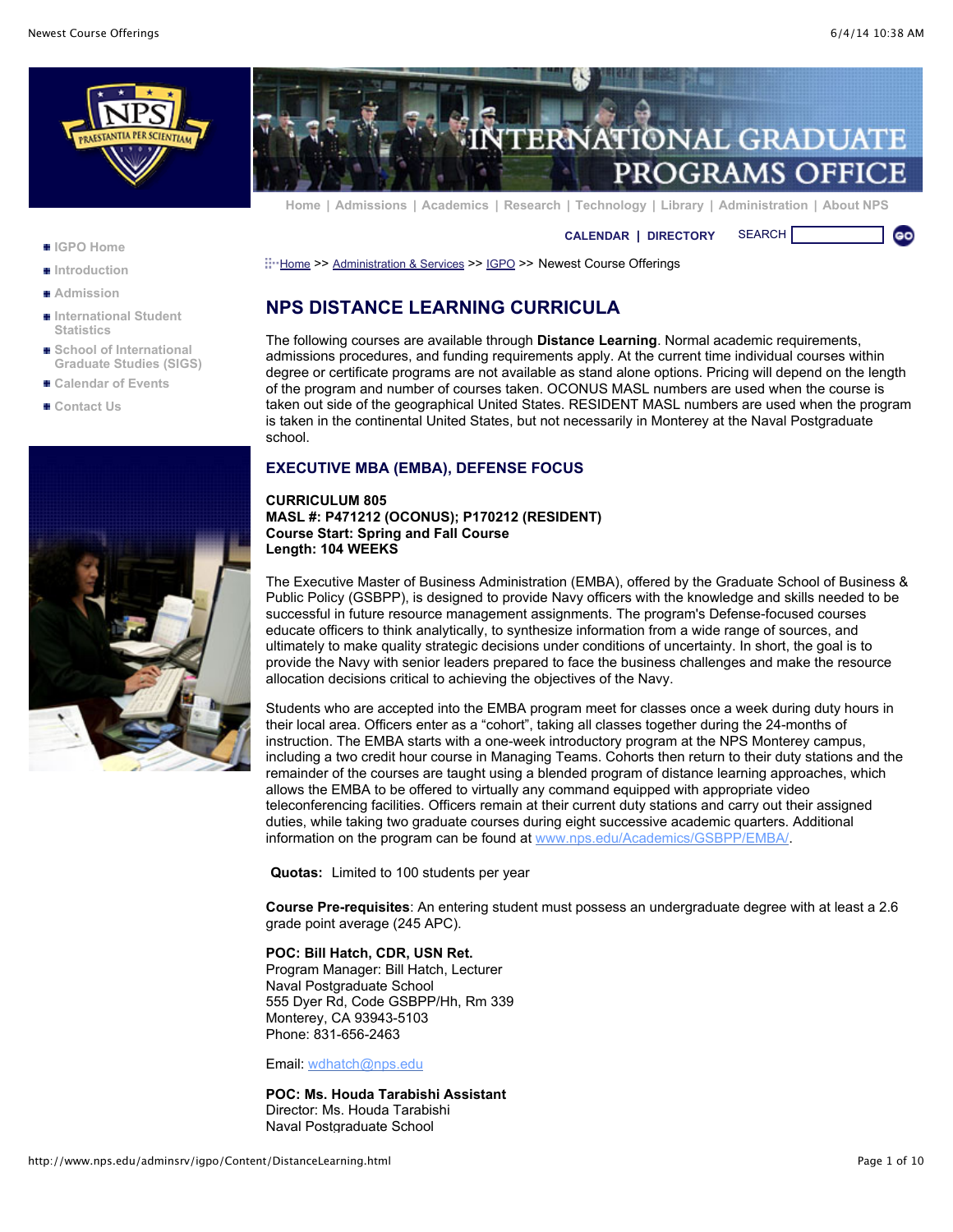555 Dyer Rd, Code GSBPP/Hh, Rm 375 Monterey, CA 93943-5103 DSN 756-2562 Phone: 831-656-2562 Email: [htarabis@nps.edu](mailto:htarabis@nps.edu) 

# **SYSTEMS ENGINEERING**

Naval Postgraduate School

# **Curriculum 311 MASL #: P471020 (OCONUS); P170020 (RESIDENT) Course Start: Any quarter chosen by the sponsor Course Length: 104 weeks**

The Master of Science in Systems Engineering DL degree program is designed for DoD organizations involved in a wide range of systems engineering and integration challenges. These commands can partner with NPS to educate and train engineers with tools and technologies relevant to their work, resulting in employees with greater knowledge and expertise to enable them to better meet the needs of their customers.

DoD organizations or sponsors provide the students, and the Department of Systems Engineering provides the instruction, course materials, and hands-on experience. Courses are delivered at the students' local site using a combination of on-site instruction, video teleconferencing, and Web-enhanced on-line courses. The program can begin any academic quarter, in accordance with the sponsor's needs. Students take two courses per quarter over a two-year period. There are ten core courses in the 16 course program. The remaining six courses can be tailored to meet the sponsor's need. Students must participate in a capstone design project in lieu of writing a thesis.

Students receive an NPS degree, may receive NPS Systems Engineering certificates of accomplishment, and earn DAU equivalency certificates for all SPRDE Level III training requirements. The program manager will help establish partnership arrangements with other organizations if desired. Additional information on the program can be found at [www.nps.ed./dl/degree\\_Progs](http://www.nps.edu/DL/Degree_Progs/SEnonResDeg.asp)

**Quotas:** Limited to 30 students per year

**Course Pre-requisites:** An entering student must possess a Bachelor of Science degree in an engineering discipline with at least a 2.2 undergraduate grade point average.

#### **POC: MARK RHOADES, LECTURER**

Program Manager: Mark Rhoades, Lecturer 1 University Circle, Room Bu-201D Naval Postgraduate School Monterey, CA 93943 Email: [mmrhoade@nps.edu](mailto:mmrhoade@nps.edu) Phone: (831) 277-9153

# **POC: CLIFF WHITCOMB, ASSOCIATE PROFESSOR**

Academic Associate 1 University Circle, Room Bu-117 Naval Postgraduate School Monterey, CA 93943 Email: [cawhitco@nps.edu](maiilto:cawhitco@nps.edu) Phone: (831) 656-3834, DSN 383

# **SPACE SYSTEMS OPERATIONS**

**Curriculum 316 MASL #: P471205 (OCONUS); P170205 (RESIDENT) Course Start: Sept Course Length: 104 weeks** 

The MS Space Systems Operations (MSSSO) program provides students with scientific, technical, and operational knowledge of military space systems. Graduates are prepared to manage the technical aspects of a space system life cycle including requirements definition and analysis, design, development, installation, operations, and maintenance of spacecraft, space payloads, supporting ground stations, terminals, and C3 connectivity.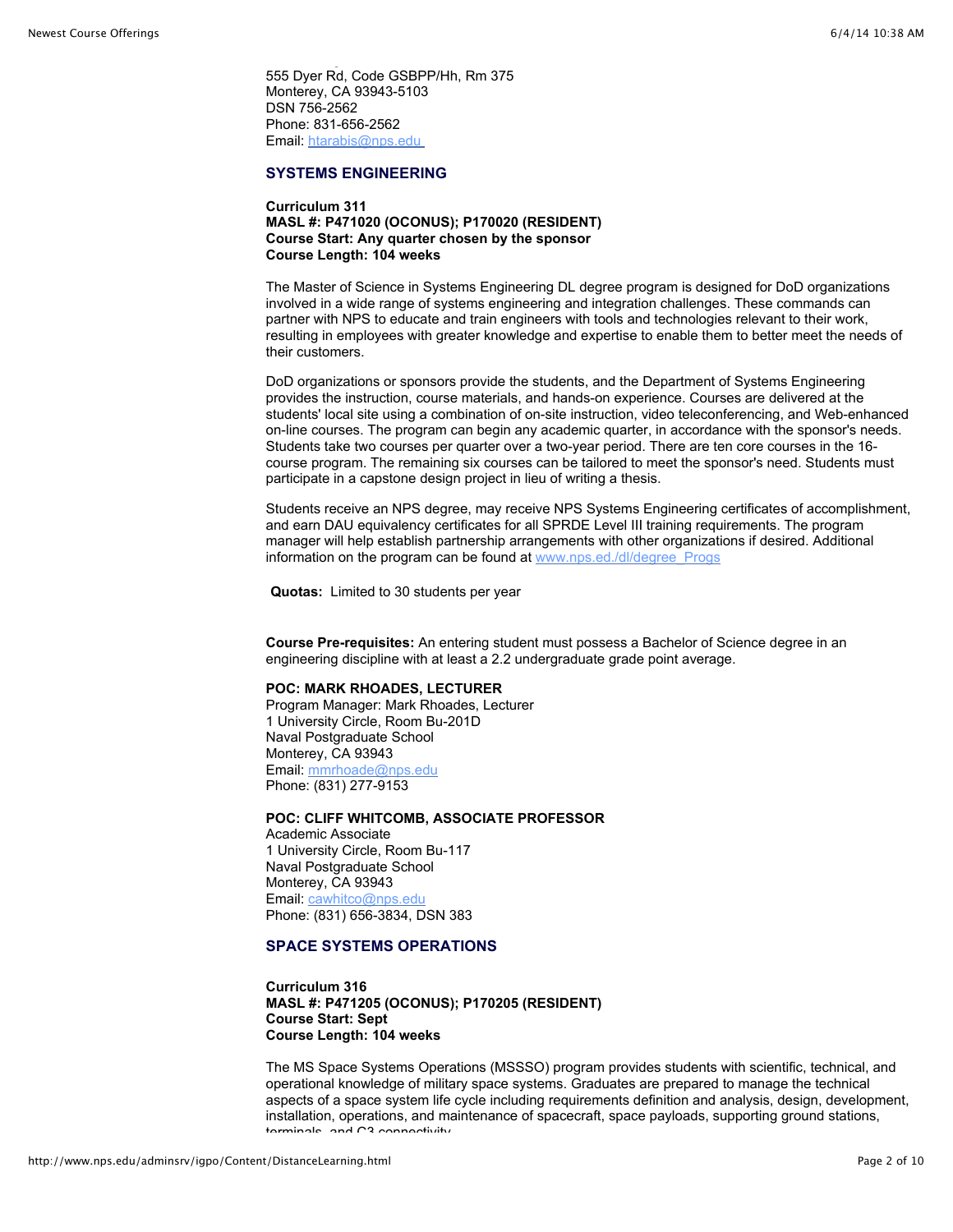terminals, and C3 connectivity.

**Quotas:** Limited to 30 students per year

#### **Course Pre-requisites:**

- Baccalaureate Degree (BA or BS)
- Written Command Endorsement
- GPA of 2.6 or better
- Completion of mathematics through differential equations and integral calculus, plus at least one course in calculus-based physics
- A (Video-Tele-Education) VTE location

#### **POC: MARK RHOADES, LECTURER**

Program Manager: Mark Rhoades, Lecturer 1 University Circle, Room Bu-201D Naval Postgraduate School Monterey, CA 93943 Email: [mmrhoade@nps.edu](mailto:mmrhoade@nps.edu) Phone: (831) 277-9153

# **MASTER OF SCIENCE IN COMPUTING TECHNOLOGY**

**Curriculum 357 MASL #: P471206 (OCONUS); P170206 (RESIDENT) Course Start: January/July Course Length: 208 weeks** 

The MCT degree offers its graduates the knowledge and skills necessary to specify, evaluate, and manage computer system development, as well as the ability to provide technical guidance in the analysis, design, and application of software and firmware used in the Navy. The MCT program consists of 16 courses selected to provide breadth and depth in the latest computing technologies.

Four courses provide a foundation in computer science for those without a CS background. Core courses then develop student expertise in a broad range of topics in the computing field. And a four-course sequence in a specialization area completes the degree. The MCT degree provides a graduate education for those in unique circumstances. State-of-the-art distance learning (DL) technology is used to bring the MCT program straight to the student on duty. With fully Web-based courses, there is no required "class time"—no need to get off the flight schedule, miss any watches, or adjust a duty schedule. MCT offers a seamless transition from duty station to duty station; when you move the program goes with you, even on the road.

The MCT degree is fully accredited and taught by the same faculty that teaches NPS resident courses. It is an excellent fit for those officers and government service (GS) personnel whose career track would not otherwise lend itself to receiving a resident technical graduate education. Available anywhere in the world, at home, on detachment, and at sea.

**Quotas:** Limited to 30 students per year

**Course Pre-requisites:** A baccalaureate degree, or the equivalent, with above average grades in mathematics, (including differential and integral calculus) resulting in an academic profile code (APC) of at least 325 is required. Undergraduate degrees in applied science or engineering are highly desirable. Students lacking these prerequisites may be acceptable for the program, providing their undergraduate records and/or other indicators of success, such as the Graduate Record Examination (GRE), indicate an ability to work in quantitative subjects. While previous academic or practical experience in computer science is certainly helpful and can enhance the applicant's potential for admission, such experience is not a prerequisite. Active/Active Duty Reserve U.S. military and GS personnel are eligible.

# **POC: LOREN PEITSO, LCDR, USN**

Program Officer and Academic Associate 1 University Circle, Room Ge-340 Naval Postgraduate School Monterey, CA 93943 Email: [MCTDegProg@nps.edu](mailto:MCTDegProg@nps.edu) or [lepeitso@nps.edu](mailto:epeitso@nps.edu)  Phone (831) 656-3000, DOM 3000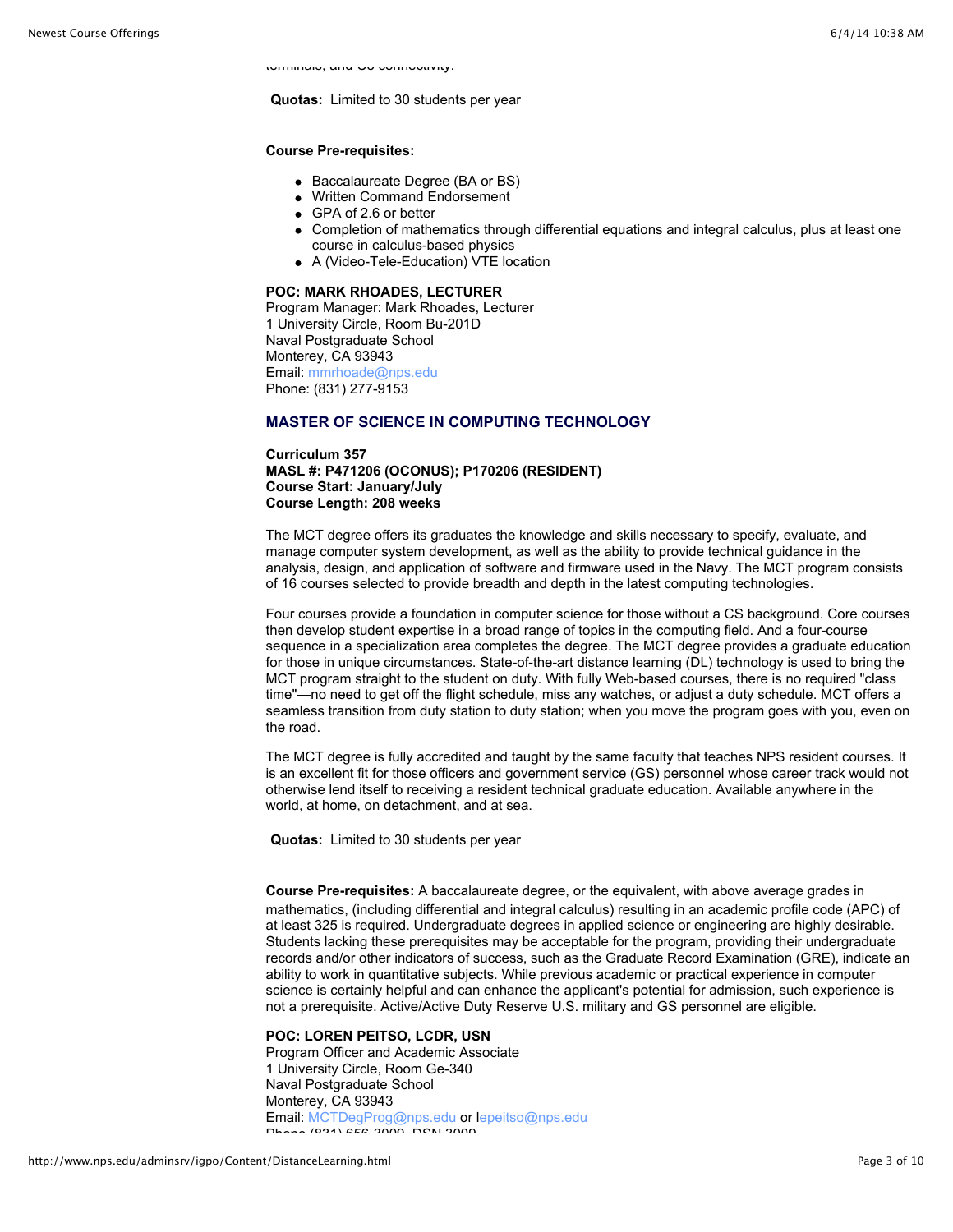Phone (831) 656-3009, DSN 3009 Fax: (831) 656-3238

# **MASTER OF SCIENCE IN SYSTEMS ANALYSIS (MSA)**

#### **Curriculum 363 MASL #P471207 (OCONUS); P170207 (RESIDENT) Course Start: Spring and Fall quarters Course Length: 104 weeks**

The Master of Systems Analysis (MSA) program is a distributed learning, graduate degree program, designed to meet the needs of the Navy and other services in the Department of Defense (DoD) for technical graduate education in systems analysis as a basis for aiding key decisions on force requirements, weapon systems, and other defense matters. Students acquire foundation skills and hands-on experience in all aspects of analytical studies, which includes the skills to formulate problems, use the analytical process to design study requirements, highlight critical assumptions, recognize strengths and weaknesses of applied analytical methodologies, and evaluate study recommendations. This program is especially tailored to students whose career pattern will not allow them to get away for a full-time, graduate education program. The entire degree program can be completed at the student's current duty station. This program consists of a blend of approximately 50% Web-based, online instruction, and 50% video-tele-education (VTE). The Web-based instruction is paced week-to-week by the instructors, but the students have great flexibility to do their course work at times of their choosing during each week. The VTE classes meet at a scheduled time, once per week, during the workday, with the agreement of the student's current command.

**Quotas:** Limited to 30 students per year

**Course Pre-requisites:** A baccalaureate degree is required. Completion of mathematics through single variable differential and integral calculus is considered minimal preparation. An academic profile code (APC) of 335 is required.

#### **POC: KEVIN J. MAHER, CDR, USN**

Program Officer 1 University Circle, Room Gl-254 Naval Postgraduate School Monterey, CA 93943 Email: [kjmaher@nps.edu](mailto:kjmaher@nps.edu) Phone: (831) 656-2691, DSN 2641 Fax: (831) 656-2458

# **POC: STEVEN E. PILNICK, Ph.D., CAPT, USN (RET)**

Academic Associate 1 University Circle, Room Gl-291 Naval Postgraduate School Monterey, CA 93943 Email: [spilnick@nps.edu](mailto:spilnick@nps.edu) 

Phone: (831) 656-2283, DSN 2283 Fax: (831) 656-2595

# **ENGINEERING MANAGEMENT/PRODUCT DEVELOPMENT (MS)**

**Curriculum 721 MASL#: P471022 (OCONUS) P174022 (RESIDENT) Course Start: Fall quarter Course Length: 104 weeks** 

The Naval Postgraduate School (NPS), as a partner in the Massachusetts Institute of Technology's (MIT) "Educational Consortium for Product Development Leadership in the 21st Century" (PD21), is delivering a joint executive systems engineering management degree using distance learning methods to military officers, senior enlisted, federal civilians and a limited number of defense contractor civilians. The program's joint focus is on joint services, joint engineering-management and joint government-industry. The joint executive SEM-PD21 degree program is modeled after the prototypic graduate program developed by MIT jointly between their School of Engineering and Sloan School of Management. The executive SEM-PD21 degree is designed to produce a cadre of change agents skilled in engineering and management to bring about dramatic improvements in the way American corporations and the defense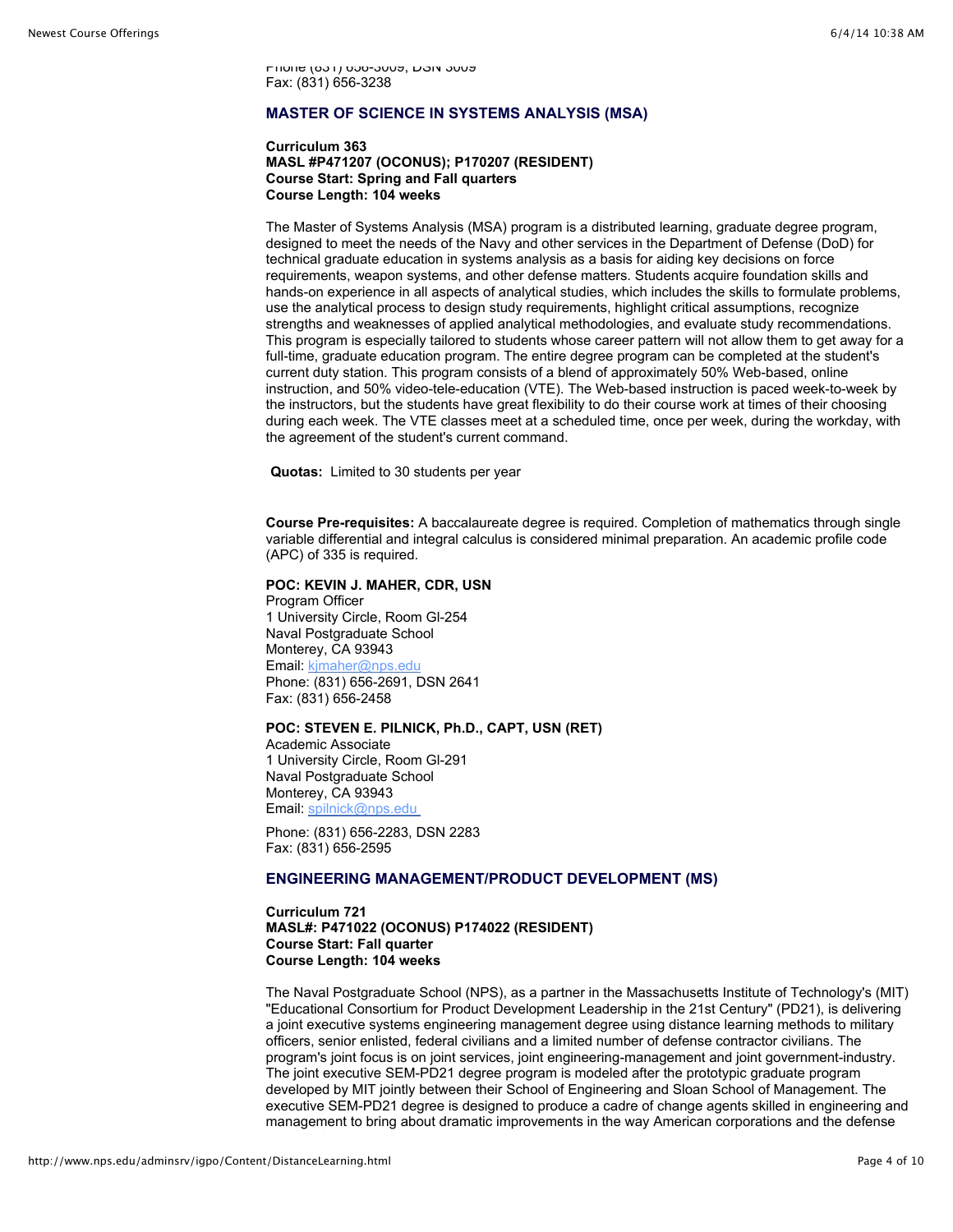industry develop and build new systems and products.

Participants in this unique program are exposed to state-of-the-art concepts and tools, as well as worldclass companies, leaders, and cross-industry best practices. Students acquire the foundation skills and strategic perspective necessary to become future leaders and senior managers responsible for driving product development and business growth through innovation, and become effective change agents at their companies. They develop a mindset receptive to change and continuous improvement, an understanding of the enablers to business success, and an enhanced ability to recognize barriers to success early in the product development cycle when corrective actions are least costly.

The SEM-PD21 curriculum is an eight-quarter distance learning curriculum with entry in the Fall quarter, which begins in late September with an onsite two-week kickoff at NPS in Monterey, CA. After the kickoff, classes are taken at students' sponsoring command locations by video teleconferencing or online. Students are expected to participate in two-three industry trips during the two-year course of study and a graduation ceremony in Monterey at the completion of the program. There will also be occasional Systems Engineering and Product Development seminars for all SEM-PD21 students within their existing course of study. SEM-PD21 website: [http://www.nps.edu/dl/NPSO/degree\\_progs/PD21.html](http://www.nps.edu/dl/NPSO/degree_progs/PD21.html)

**Quotas:** Limited to 30 students per year

**Course Pre-requisites:** For entry, the student must hold an undergraduate degree in engineering, or a related scientific or technical field, with high academic achievement. The student must be sponsored by an organization committed to supporting the student's full participation and have at least five years of experience directly related to product development (three years if student holds a master's degree). The application requirements can be found at the joint executive SEM-PD21 website at: [http://www.nps.edu/dl/NPSO/degree\\_progs/PD21.html](http://www.nps.edu/dl/NPSO/degree_progs/PD21.html)

#### **POC: MARK RHOADES, LECTURER**

Program Manager: Mark Rhoades, Lecturer 1 University Circle, Room Bu-201D Naval Postgraduate School Monterey, CA 93943 Email: [mmrhoade@nps.edu](mailto:mmrhoade@nps.edu) Phone: (831) 277-9153

#### **POC: TOM HUYNH, ASSOCIATE PROFESSOR**

Academic Associate 1 University Circle, Room Bu-117 Naval Postgraduate School Monterey, CA 93943 Email: [cawhitco@nps.edu](mailto:cawhitco@nps.edu) 

Phone: (831) 656-7568, DSN 3834

# **MASTER OF SCIENCE IN CONTRACT MANAGEMENT**

#### **Curriculum 835 MASL #: P471208 (OCONUS); P170208 (RESIDENT) Course Start: Any quarter; dependent on cohort availability Course Length: 104 weeks**

The Master of Science in Contract Management (MSCM) degree is designed to provide civilians in the Department of Defense (DoD) and other federal government agencies an advanced education in the concepts, methodologies and analytical techniques necessary for successful management of acquisition and contracting within complex organizations. The curriculum focuses on problem solving and decision making within the acquisition environment utilizing case studies, teaming exercises, hands-on applications, active participation, and other similar activities. Lecture and laboratory tasks require the application of critical thinking to problem solving within actual situations. The MSCM Program embodies an interdisciplinary approach to problem solving and analysis, including quantitative financial analysis, economics, and public and private sector operations. The curriculum is designed to provide civilians with the knowledge, skills, and abilities to manage and lead effectively in systems buying offices, field contracting offices, contract administration offices, and contracting policy offices.

**Quotas:** Limited to 30 students per year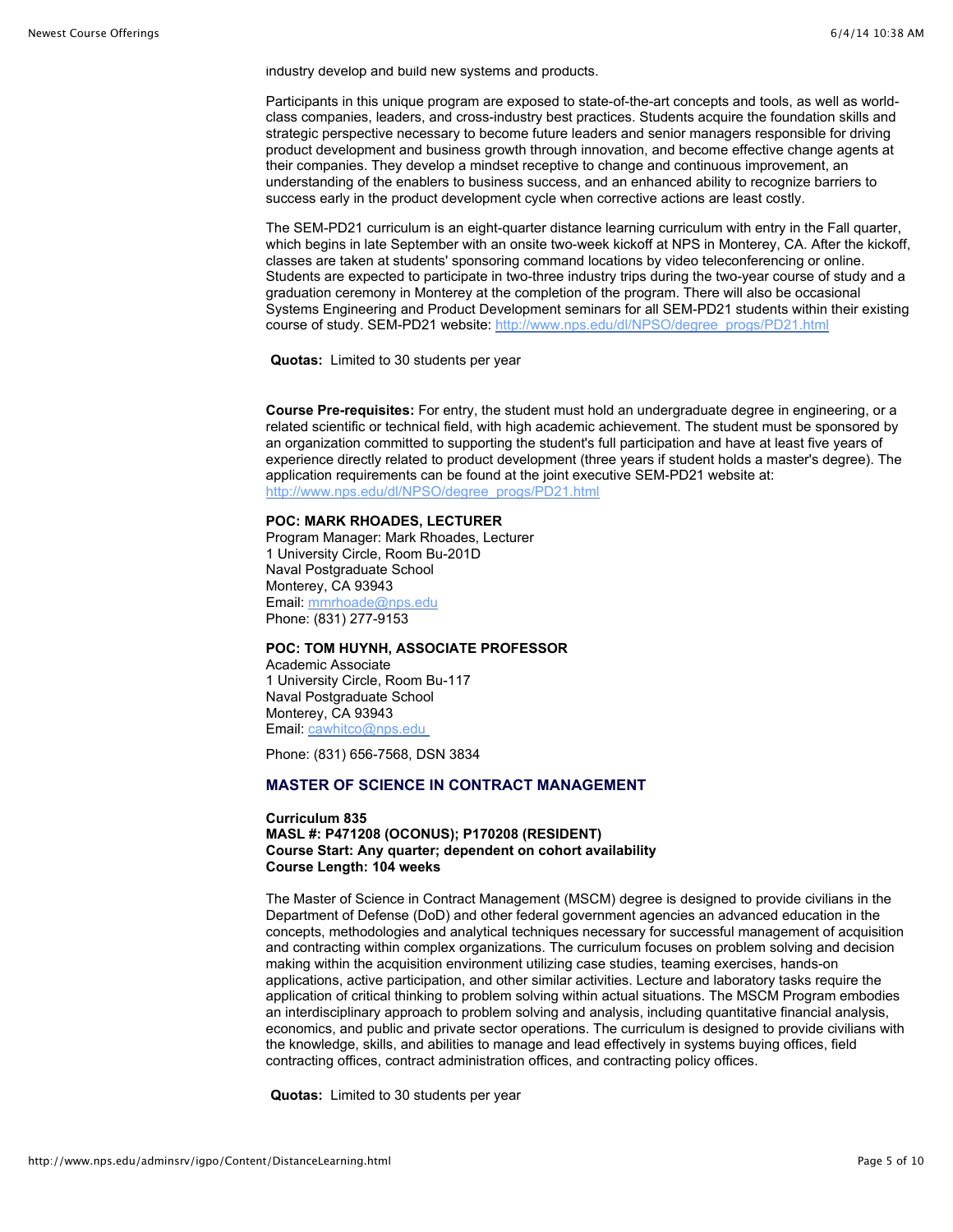**Course Pre-requisites:** Candidates for the program must have achieved the following: a baccalaureate degree with a minimum undergraduate quality point rating (QPR) of 2.20; full certification at Level II or higher in the contracting career field under the provisions of the Defense Acquisition Workforce Improvement Act (DAWIA) (or equivalent certification for non-DoD personnel); and completion of an undergraduate course in management accounting.

**POC: ELLIOTT CORY YODER, CDR, USN** Academic Associate 1 University Circle, Room In-331C Naval Postgraduate School Monterey, CA 93943 Email: ecyoder@nps.edu Phone: (831) 656-3619

# **MASTER OF SCIENCE IN PROGRAM MANAGEMENT**

#### **Curriculum 836 MASL #: P471209; P170209 Course Start: Spring, Summer, Fall and Winter quarters depending on cohort availability Course Length: 104 weeks**

The Master of Science in Program Management (MSPM) degree is designed to provide primarily civilians (officers may participate with sufficient time on station to complete the program) in the Department of Defense (DoD) and other federal agencies an advanced education in the concepts, methodologies and analytical techniques necessary for successful management of programs/projects within complex organizations. The curriculum focuses on leadership, problem solving and decision making within the acquisition environment utilizing case studies, teaming exercises, hands-on applications, active participation and integrative exercises. Lecture and laboratory tasks require the application of critical thinking to problem solving within notional and actual situations. Student input includes civilians (officers) from all DoD services and other federal agencies. The curriculum is designed to provide graduates with the knowledge, skills and abilities to manage and lead effectively in the federal government acquisition environment.

**Quotas:** Limited to 30 students per year

**Course Pre-requisites:** Candidates for the program must have achieved the following: a baccalaureate degree with a minimum undergraduate quality point rating (QPR) of 2.20; full certification at Level II or higher in one of the following career fields: program management; contracting acquisition logistics; test & evaluation; systems planning, research, development and engineering; or manufacturing, production, quality assurance under the provisions of the Defense Acquisition Workforce Improvement Act (DAWIA) (or equivalent certification for non-DoD personnel); and completion of the following two courses: (1) a course in statistics, and (2) a course in calculus.

# **POC: BRAD R. NAEGLE, MILITARY FACULTY**

Academic Associate 1 University Circle, Room In-206 Naval Postgraduate School Monterey, CA 93943 Email: [bnaegle@nps.edu](mailto:bnaegle@nps.edu)  Phone: (831) 656-3620, DSN 3620

# **INFORMATION SYSTEMS AND OPERATIONS(ISO)**

# **Curriculum Number: 271 (CERTIFICATE) MASL#: P471210 (OCONUS); P170210 (RESIDENT) Course Start: Spring, Summer, Fall and Winter quarters depending on cohort availability Course Length: 52 weeks**

The Information Systems and Operations (ISO) academic certificate program is designed to provide DoD personnel with an opportunity to obtain advanced education in the operational arts supporting Information Operations via asynchronous Web-based media. The four courses in the ISO program represent the foundation on which modern warfare is built: Command and Control, Space Operations, Network Operations, and Information Operations. This four-course sequence is also the bedrock of all operationsoriented, NETWARCOM-sponsored curricula at the Naval Postgraduate School: Information Systems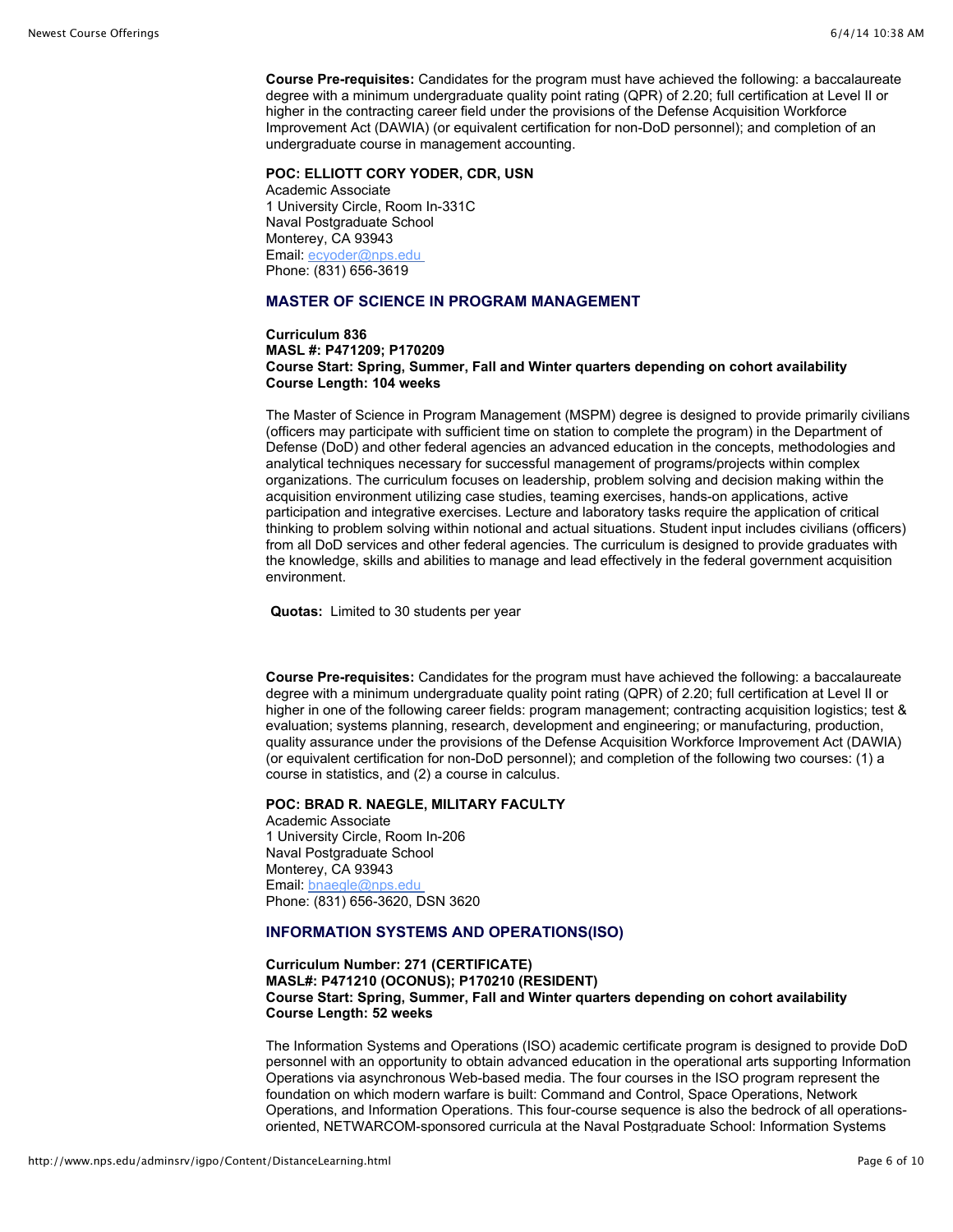and Operations; Information Warfare; Information Systems and Technology; Joint Command, Control, Communications, Computers, and Intelligence; Computer Science; and Space Systems Operations. These curricula exist because our armed forces must be prepared to fight and win the nation's wars across the full range of military operations in any part of the world, to operate with multinational forces, and to coordinate military operations, as necessary, with government agencies and international organizations. This requires a Total Force composed of well-educated, motivated, and competent people who can adapt to the many demands of future joint missions. The transformation of the joint force to reach this full spectrum dominance rests on information superiority as a key enabler and our capacity for innovation.

oriented, NETWARCOM-sponsored curricula at the Naval Postgraduate School: Information Systems

The ISO academic certificate provides the fundamental education needed to achieve information superiority, thus enabling full spectrum dominance. The actions associated with information operations are wide-ranging—from physical destruction to psychological operations to computer network defense. The task of integrating information operations with other joint force operations is complicated by the need to understand the many variables involved and integrating these variables across the spectrum of conflict —whether facing an adversary during a conflict or engaged in humanitarian relief operations. Achieving this aspect of JV 2020 will require exceptional personnel, well versed in Information Operations and its integration with national security and national military objectives.

The ISO academic certificate is provided through asynchronous Web-based media (i.e., the Internet) because DoD recognizes that this education should be available to their personnel regardless of geographic limitations. So, if students have access to the Internet, they have access to tools necessary to help meet U.S. national security objectives in the information battlespace. All courses in the ISO academic certificate are graduate-level courses carrying full NPS academic credit. They provide the baseline for advanced education in operationally essential disciplines. As such, they do not carry graduate prerequisite requirements; however, you must have demonstrated academic proficiency through completion of a baccalaureate degree program.

**Quotas:** Limited to 30 students per year

**Course Pre-requisites:** Applicants must have earned a baccalaureate degree to be considered for

admission.

**POC: STEVEN J. IATROU**  Program Manager 1 University Circle, Room Ro-201I Naval Postgraduate School Monterey, CA 93943 Email: [sjiatrou@nps.edu](mailto:sjiatrou@nps.edu)  Phone: (831) 656-3770

#### **INFORMATIONS SYSTEMS TECHNOLOGY (IST)**

**Curriculum Number: 272 (CERTIFICATE) MASL#: P471211 (OCONUS); P170211 (RESIDENT) Course Start: Spring, Summer, Fall and Winter quarters Course Length: 52 weeks** 

The IST academic certificate provides education in the fundamentals of information systems technology. This education is essential to helping the U.S. military reach information superiority in the battlespace. It also offers advanced education in areas essential to enabling global networked communications, including: databases, systems analysis and design, decision support systems, and network security.

The IST academic certificate is provided through asynchronous Web-based media (i.e., the Internet) because DoD recognizes that this education should be available to their personnel regardless of geographic limitations. If you have access to the Internet, you have access to tools necessary to help meet U.S. national security objectives in the information battlespace.

All courses in the IST academic certificate are graduate-level courses carrying full NPS academic credit. They provide the baseline for advanced education in essential disciplines in information technology. As such, they do not carry graduate prerequisite requirements; however, you must have demonstrated academic proficiency through completion of a baccalaureate degree program.

**Quotas:** Limited to 30 students per year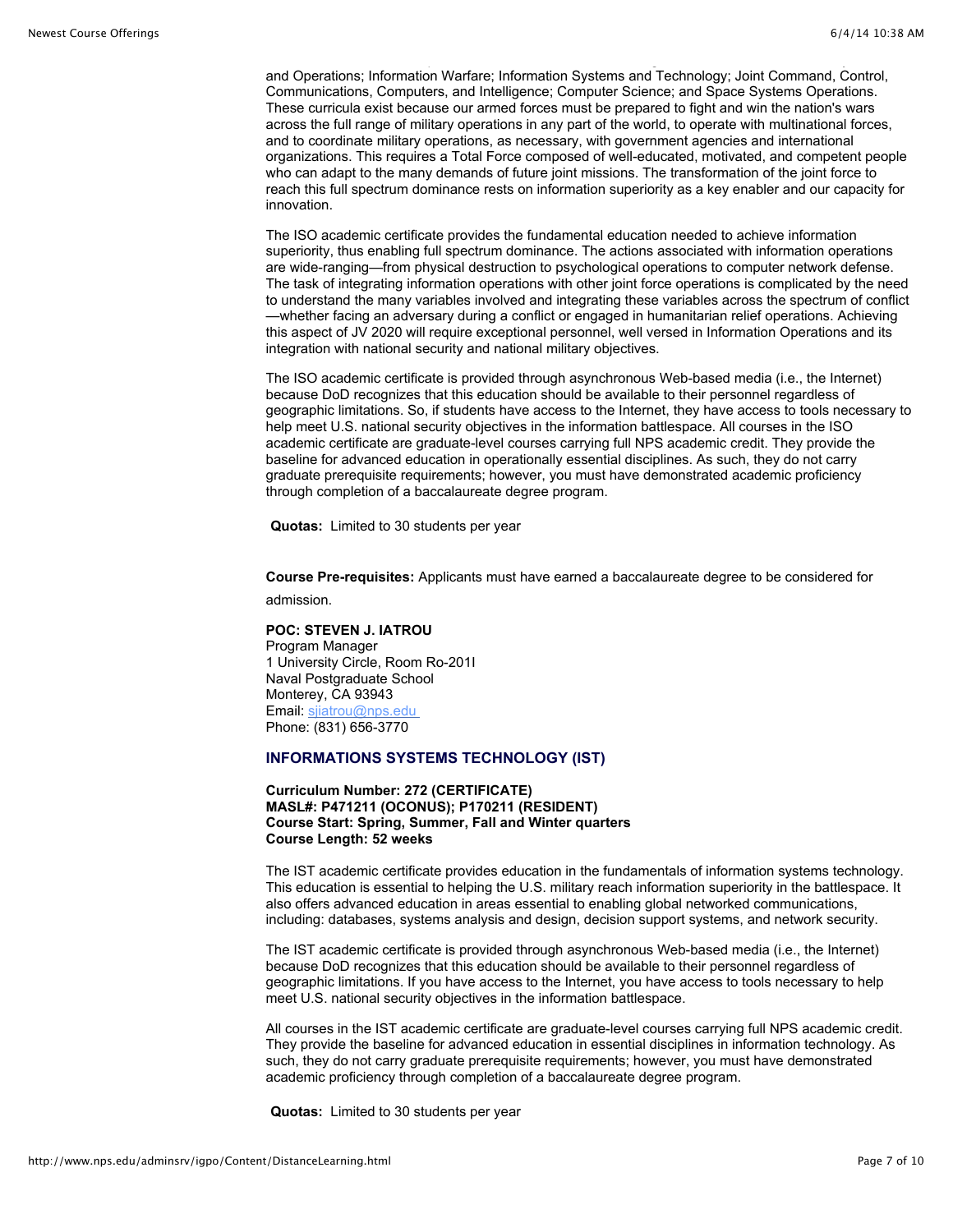**Course Pre-requisites:** Applicants must have earned a baccalaureate degree to be considered for admission.

#### **POC: STEVEN J. IATROU**

Program Manager 1 University Circle, Room Ro-201I Naval Postgraduate School Monterey, CA 93943 Email: sjiatrou@nps.edu Phone: (831) 656-3770

# **SPACE SYSTEMS CERTIFICATE (SSC)**

**Curriculum Number: 273 MASL#: P471213 (OCONUS); P170213 (RESIDENT) Course Start: Spring, Summer, Fall and Winter quarters Course Length: 52 weeks** 

The Space Systems Certificate program is comprised of four courses (SS3011, PH3052, SS3613, and OC2902). Upon successful completion of the course work, students will be awarded a certificate of accomplishment in keeping with standard practices of the Naval Postgraduate School. The Space Systems Certificate program supports Navy and DoD space educational needs and complements existing resident training by providing cross-disciplinary science and technical education. The Space Systems Certificate program is targeted primarily at the enhancing the education and preparation for the USN Space Cadre personnel. The Navy's Space Cadre represents a distinct body of expertise horizontally integrated within the Navy active duty, reserves, both officer and enlisted, and civilian

employee communities organized to operationalize space. Individuals completing the Space Systems certificate will receive an Additional Qualification Designator (AQD) of VS1 and will automatically be considered for designation as a member of the USN Space Cadre.

Two significant events specified the requirement to establish a distance learning program for National Security Space (NSS) personnel in space systems and space applications. First, the DoD-wide space educational requirement was identified by the Undersecretary of the Air Force, as the Executive Agent for Space, as required in the "Commission to Assess United States National Security Space Management and Organization" (2001). Second, the USN Space Cadre Human Capital Strategy was signed by Commander, Naval Network Warfare Command on 25 Jan 2005, stating that completion of NPS Space Systems Certificate satisfied approved entry level space education for Space Cadre personnel. Based upon these events, the NPS Space Systems Certificate (SSC) was developed, comprised of the following four courses:

- SS3011 Space Technology and Applications
- SS3613 Military Satellite Communications (MILSATCOM)
- PH3052 Physics of Space and Airborne Sensor Systems
- OC2902 Fundamentals of Geospatial Information and Services (GIS)

The original course and academic content for the SSC was vetted and approved by USN space and space training leaders. The Space Systems Certificate is a completely Web-based, asynchronous education program that covers fundamental areas of twenty-first century space enhancement to military operations as validated by NETWARCOM (November 2004). The learning outcomes for the SSC Certificate program directly support the Educational Skill Requirements within the Space Systems Operation (subspecialty code 6206P) degree. Evaluation of the Space Systems Certificate occurs in conjunction with the biannual Space Systems curriculum review.

**Quotas:** Limited to 30 students per year

**Course Pre-requisites:** A baccalaureate degree with above-average grades. Completion of college level Algebra 2 with a grade of 'C' or better is required.

POC: WILLIAM J. WELCH, LECTURER Program Manager 1 University Circle, Room Gl-279 Naval Postgraduate School Monterey, CA 93943  $Email: <sub>M</sub>$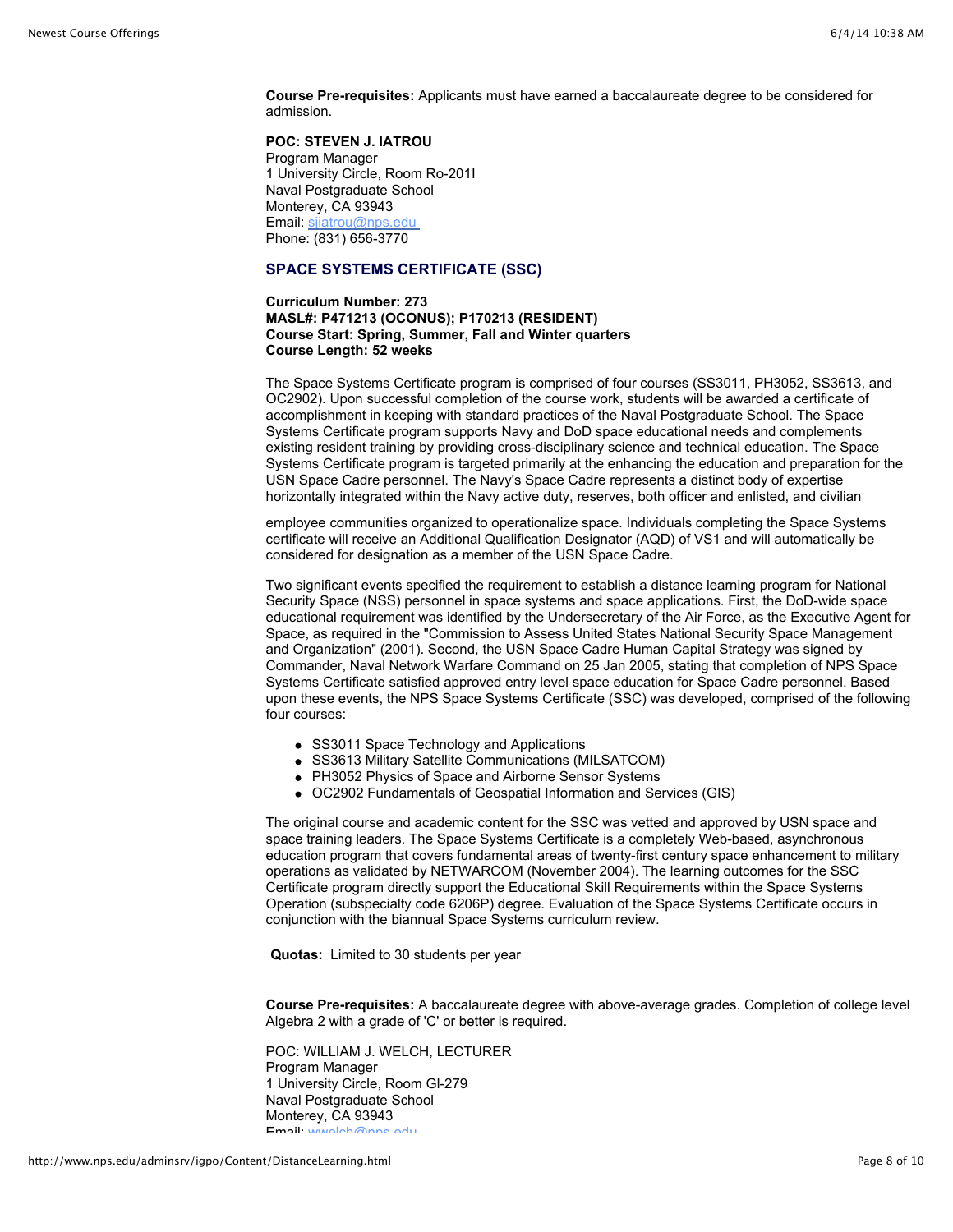Email: ww<del>elch@np</del> Phone: (831) 656-3212, DSN 3212

# **ANTI-SUBMARINE WARFARE CERTIFICATE PROGRAM (ASW)**

#### **Curriculum Number: 274 MASL#: P471214 (OCONUS) ; P170214 (RESIDENT) Course Start: Contact the Program Manager. Normally once a year (March) Course Length: 52 weeks**

The curriculum for the Anti-Submarine Warfare (ASW) Certificate Program supports the needs of the Navy in ASW, and complements existing warfare ASW training and qualification.

The ASW Certificate Program provides a science and engineering foundation which covers fundamental concepts in four areas: Physical Oceanography; Signal Processing; Operations Research; and Engineering Acoustics. These subjects are the educational cornerstone for this highly interdisciplinary certificate program. Anti-Submarine Warfare encompasses multiple disciplines. The ASW Certificate is a distance learning curriculum that consists of four fully accredited courses delivered by multiple modes of instruction. Offered over a one-year period, these courses develop critical analytic skills and understanding of fundamental principles applied in ASW.

**Quotas:** Limited to 25 students per year

#### **Course Pre-requisites:**

- Baccalaureate Degree (BA or BS)
- Written Command Endorsement
- A working knowledge of single-variable calculus (MA1113)
- Probability and statistics

#### **POC: DAPHNE KAPOLKA, SENIOR LECTURER**

Academic Associate 1 University Circle, Room Sp-202 Naval Postgraduate School Monterey, CA 93943 Email: [dkapolka@nps.edu](mailto:dkapolka@nps.edu)  Phone: (831) 656-1825

#### **SYSTEMS ANALYSIS CERTIFICATE (SA)**

**Curriculum Number: 281 MASL#: P471216 (OCONUS); P170216 (RESIDENT) Course Start: Spring and Fall Quarters Course Length: 52 weeks** 

The Systems Analysis Certificate program is a distributed learning, graduate-level, nondegree program designed to meet the needs of the Navy and other services in the Department of Defense (DoD) for nondegree technical education in systems analysis as a basis for aiding key decisions on force requirements, weapon systems, and other defense matters. Students learn and apply modeling, optimization, simulation, and decision making under risk and uncertainty.

The Certificate Program consists of four, fully-accredited courses delivered entirely online over a oneyear period. The course content and projects will challenge the student academically and address problems of interest to the Department of Defense. The courses are paced week-to-week by the instructors, but the students have great flexibility to do their course work at times of their choosing during each week.

**Quotas:** Limited to 30 students per year

**Course Pre-requisites:** A baccalaureate degree is required. Completion of mathematics through single variable differential and integral calculus is considered minimal preparation. An academic profile code (APC) of 335 is required.

**POC: STEVEN E. PILNICK, Ph.D., CAPT, USN (RET)**  Academic Associate  $1.1$  University Circle,  $R_1$